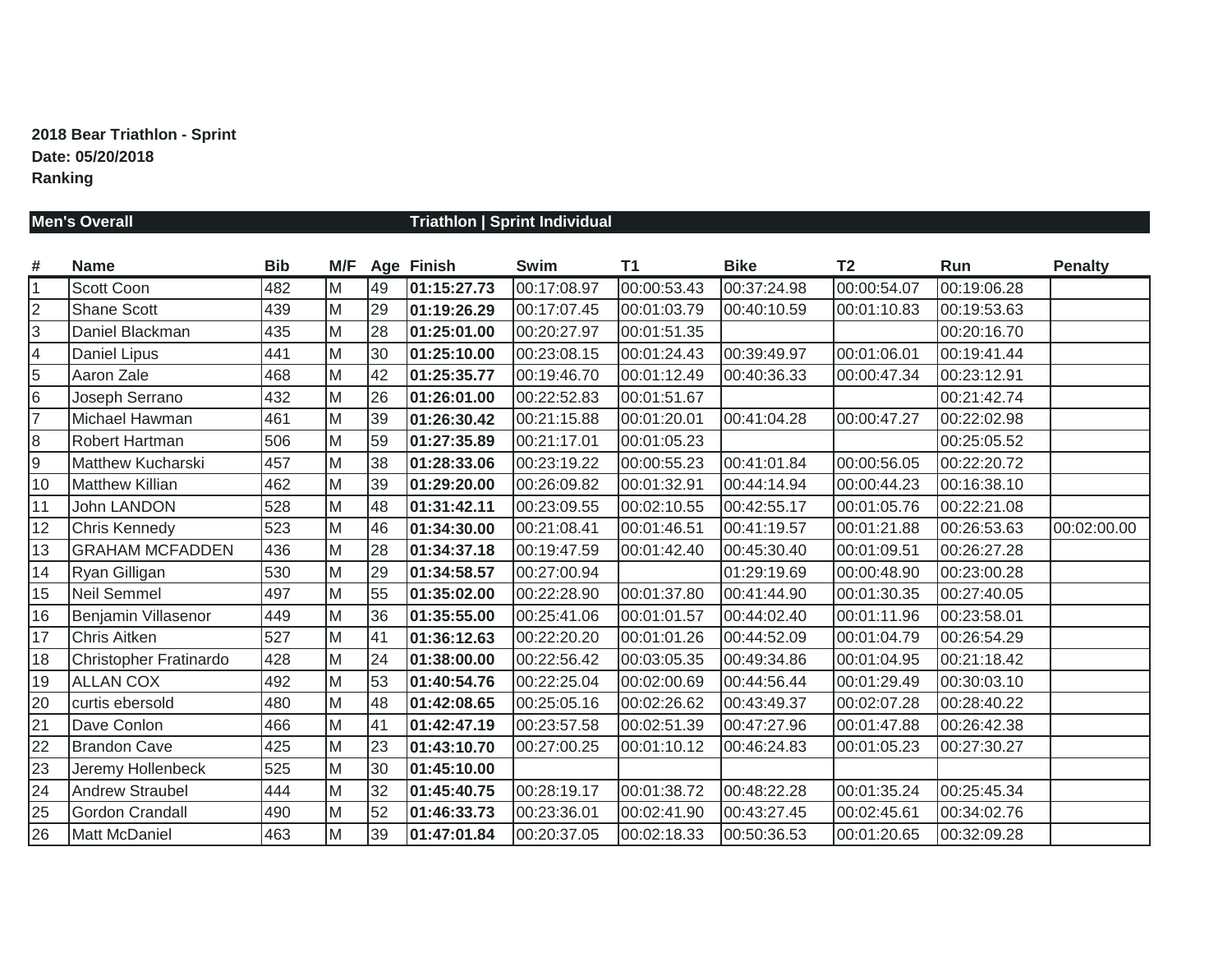| 27 | Jorge Alvarez          | 440 | M              | 30 | 01:47:03.31 | 00:33:14.24 | 00:03:15.58 | 00:47:14.89 | 00:01:22.22 | 00:21:56.38 |  |
|----|------------------------|-----|----------------|----|-------------|-------------|-------------|-------------|-------------|-------------|--|
| 28 | Jaroslaw Lisiewski     | 470 | M              | 43 | 01:47:26.43 | 00:22:15.67 | 00:02:38.20 | 00:47:49.71 | 00:01:00.02 | 00:33:42.83 |  |
| 29 | Kyle Vaughn            | 453 | M              | 37 | 01:47:29.94 | 00:25:31.58 | 00:02:09.18 | 00:47:57.01 | 00:01:17.68 | 00:30:34.49 |  |
| 30 | Eugene Ehrbar          | 471 | M              | 44 | 01:48:39.04 | 00:29:50.69 | 00:02:26.28 |             |             | 00:28:07.60 |  |
| 31 | Jeff Moore             | 507 | M              | 59 | 01:49:19.42 | 00:27:03.54 | 00:03:27.28 | 00:49:46.09 | 00:01:52.14 | 00:27:10.37 |  |
| 32 | Jim Lennox             | 431 | M              | 26 | 01:49:33.58 | 00:23:52.98 | 00:01:43.73 | 00:56:10.96 | 00:00:52.57 | 00:26:53.34 |  |
| 33 | David Bensel           | 474 | M              | 46 | 01:49:47.39 | 00:23:02.55 | 00:03:19.06 | 00:53:00.98 | 00:02:09.08 | 00:28:15.72 |  |
| 34 | <b>Matthew Kmecz</b>   | 447 | M              | 34 | 01:50:35.87 | 00:20:42.56 | 00:01:35.51 | 00:56:32.45 | 00:01:24.66 | 00:30:20.69 |  |
| 35 | Kevin Zinck            | 458 | M              | 97 | 01:50:45.82 | 00:24:56.29 | 00:03:45.97 | 00:50:07.99 | 00:00:29.32 | 00:31:26.25 |  |
| 36 | Keith Sigel            | 467 | M              | 42 | 01:50:46.33 | 00:23:15.34 | 00:02:37.48 | 00:55:20.02 | 00:01:12.89 | 00:28:20.60 |  |
| 37 | Ben Johnson            | 472 | M              | 44 | 01:51:50.31 | 00:26:16.61 | 00:02:43.14 | 00:42:26.62 | 00:04:07.68 | 00:36:16.26 |  |
| 38 | Dell pearson           | 518 | $\overline{M}$ | 69 | 01:52:07.19 | 00:29:36.41 | 00:02:56.69 | 00:49:36.35 | 00:01:26.17 | 00:28:31.57 |  |
| 39 | Lawrence Merrifield    | 504 | M              | 58 | 01:53:30.92 | 00:22:48.99 | 00:05:51.42 | 00:53:19.05 | 00:02:28.76 | 00:29:02.70 |  |
| 40 | Pat Mulvena            | 465 | M              | 40 | 01:53:43.78 | 00:26:14.10 | 00:03:19.36 | 00:52:44.72 | 00:01:37.19 | 00:29:48.41 |  |
| 41 | Mike Puopolo           | 494 | M              | 53 | 01:53:54.12 | 00:28:47.84 | 00:02:59.10 | 00:49:27.76 | 00:01:35.73 | 00:31:03.69 |  |
| 42 | Dana Caron             | 495 | M              | 54 | 01:54:04.28 | 00:29:40.41 | 00:01:59.05 | 00:51:44.86 | 00:01:26.03 | 00:29:13.93 |  |
| 43 | Dean Ivory             | 526 | M              | 46 | 01:54:40.10 | 00:35:37.62 | 00:02:26.88 | 00:50:01.01 | 00:00:55.31 | 00:25:39.28 |  |
| 44 | <b>Thomas Noel</b>     | 499 | M              | 56 | 01:54:48.47 | 00:26:46.51 | 00:02:51.78 | 00:49:58.40 | 00:02:23.98 | 00:32:47.80 |  |
| 45 | Mahesh Shirole         | 437 | M              | 28 | 01:56:02.05 | 00:36:37.69 | 00:04:41.41 | 00:46:19.85 | 00:01:59.03 | 00:26:24.07 |  |
| 46 | <b>Chris Riess</b>     | 478 | M              | 47 | 01:56:11.01 | 00:27:20.92 | 00:03:07.38 | 00:55:14.79 | 00:01:50.45 | 00:28:37.47 |  |
| 47 | Ken Oldendick          | 496 | M              | 55 | 01:57:00.73 | 00:24:30.50 | 00:06:04.32 | 00:46:46.23 | 00:03:04.18 | 00:36:35.50 |  |
| 48 | <b>Eric Weiss</b>      | 433 | M              | 27 | 01:57:05.25 | 00:27:49.40 | 00:04:14.12 | 00:50:53.65 | 00:01:16.63 | 00:32:51.45 |  |
| 49 | Zach Davis             | 455 | $\overline{M}$ | 97 | 02:00:00.00 | 00:31:09.21 |             |             |             | 00:25:02.57 |  |
| 50 | <b>Gary Pattik</b>     | 515 | M              | 63 | 02:01:17.00 | 00:30:49.41 | 00:58:52.54 |             |             | 00:30:30.91 |  |
| 51 | John Dean              | 520 | M              | 73 | 02:02:45.56 | 00:28:29.94 | 00:03:40.21 | 00:57:51.26 | 00:01:34.39 | 00:31:09.76 |  |
| 52 | Spencer Rand           | 502 | M              | 57 | 02:02:56.96 | 00:32:07.71 | 00:57:29.36 |             |             | 00:30:57.39 |  |
| 53 | steven fischer         | 511 | M              | 61 | 02:04:20.00 | 00:29:52.78 | 00:04:08.08 | 00:51:02.01 | 00:02:02.83 | 00:37:14.30 |  |
| 54 | <b>Julian Stamper</b>  | 484 | M              | 49 | 02:06:40.70 | 00:34:17.26 | 00:03:28.30 | 00:48:30.15 | 00:02:47.87 | 00:37:37.12 |  |
| 55 | <b>Kenneth Barrick</b> | 488 | M              | 51 | 02:08:14.84 | 00:31:41.11 | 00:02:31.21 | 00:51:55.92 | 00:01:52.24 | 00:40:14.36 |  |
| 56 | Jesse Alton            | 434 | M              | 28 | 02:10:35.36 | 00:37:25.47 | 00:03:11.76 | 00:53:47.42 | 00:02:43.79 | 00:33:26.92 |  |
| 57 | <b>Martin Fetsch</b>   | 516 | M              | 66 | 02:11:39.89 | 00:30:25.93 | 00:05:46.56 | 00:58:22.22 | 00:00:49.38 | 00:36:15.80 |  |
| 58 | <b>Scott Kirkland</b>  | 486 | M              | 50 | 02:12:24.85 | 00:30:11.18 | 00:59:33.55 |             |             | 00:41:06.70 |  |
| 59 | Craig Gajewski         | 464 | M              | 40 | 02:16:17.62 | 00:39:21.98 | 00:04:45.89 | 00:55:32.30 | 00:02:38.83 | 00:33:58.62 |  |
| 60 | Elijah Neal            | 426 | M              | 23 | 02:17:30.16 | 00:28:00.96 | 00:02:31.84 | 01:01:56.59 | 00:02:22.48 | 00:42:38.29 |  |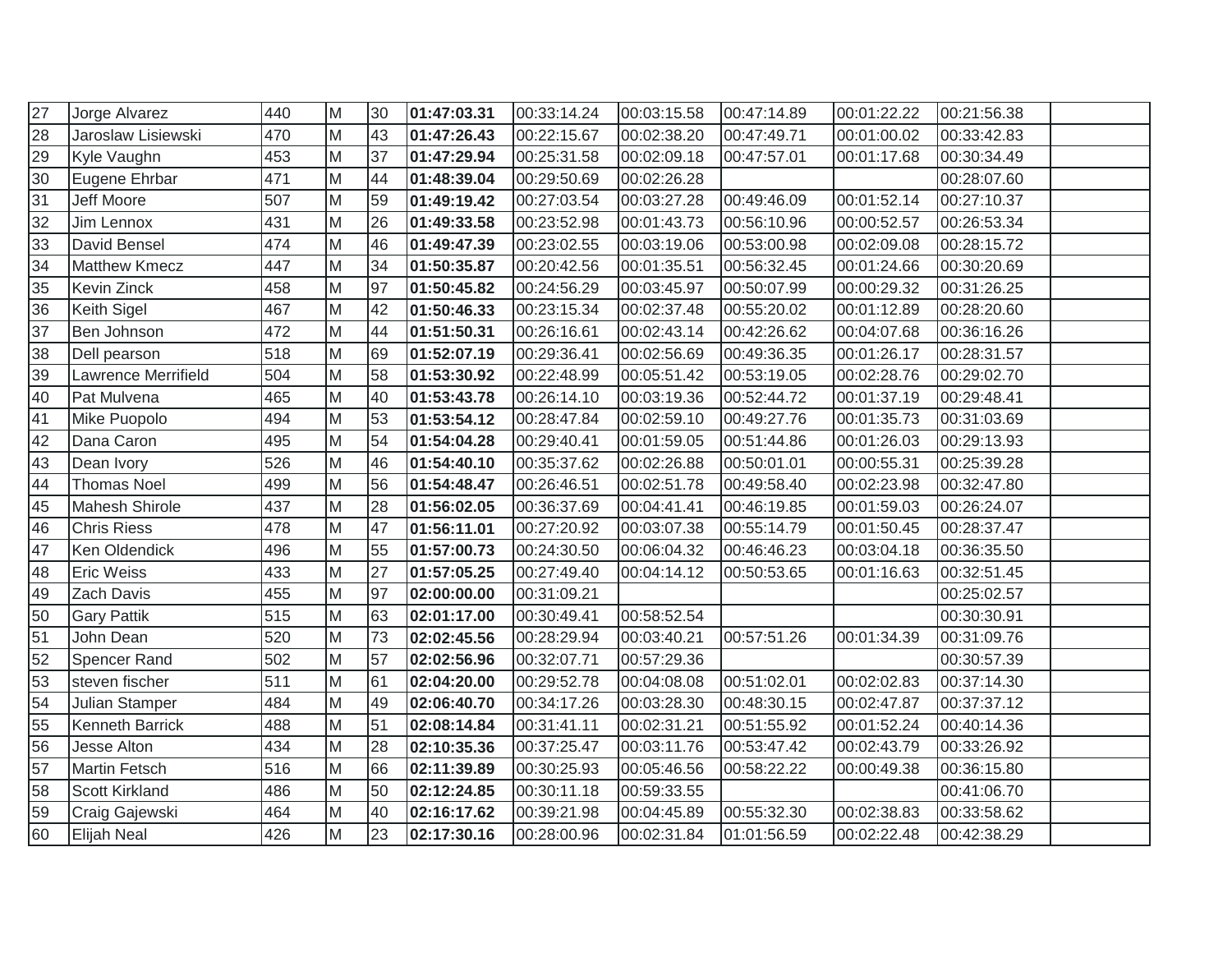| 61 | Michael Colohan     | 509 | M        | 61  | 02:17:53.34 | 00:34:43.74 | 00:03:00.67 | 00:58:36.43 | 00:01:54.17 | 00:39:38.33 |
|----|---------------------|-----|----------|-----|-------------|-------------|-------------|-------------|-------------|-------------|
| 62 | <b>Ed Sankey</b>    | 524 | M        | 29  | 02:22:09.99 | 00:40:47.63 | 00:02:38.20 | 00:55:19.56 | 00:00:46.91 | 00:42:37.69 |
| 63 | Mark Duncan         | 501 | ΙM       | 57  | 02:23:57.50 | 00:32:13.23 | 00:06:31.92 | 01:11:53.48 | 00:02:55.65 | 00:30:23.22 |
| 64 | Kevin Stahler       | 452 | <b>M</b> | 97  | 02:25:25.20 | 00:34:45.87 | 01:12:01.16 |             |             | 00:36:01.54 |
| 65 | Kam Amirzafari      | 476 | Iм       | 47  | 02:25:48.16 | 00:35:04.99 | 00:03:51.45 | 01:07:19.90 | 00:00:45.17 | 00:38:46.65 |
| 66 | Gabriel Mangold     | 473 | Iм       | 97  | 02:30:08.10 | 00:37:58.38 | 00:04:04.46 | 01:10:38.44 | 00:02:00.55 | 00:35:26.27 |
| 67 | <b>Jake Sittler</b> | 421 | <b>M</b> | 14  | 02:30:49.15 | 00:35:07.99 | 00:00:43.40 |             |             | 00:37:45.86 |
| 68 | <b>Mark White</b>   | 500 | <b>M</b> | 56  | 02:31:24.50 | 00:38:52.43 | 00:05:05.74 | 01:13:36.19 | 00:01:54.39 | 00:31:55.75 |
| 69 | jack mangold        | 522 | <b>M</b> | 97  | 02:37:54.85 | 00:48:02.37 | 00:06:08.37 |             |             | 00:42:19.39 |
| 70 | <b>William Hook</b> | 450 | ΙM       | 137 | 02:43:39.80 | 00:44:28.61 | 00:03:40.66 |             |             | 00:53:35.60 |
| 71 | Kevin McGrath       | 513 | Iм       | 62  | 02:45:47.80 | 00:37:28.85 | 00:05:17.06 | 01:09:57.92 | 00:04:23.25 | 00:48:40.72 |
| 72 | <b>Brent Fox</b>    | 456 | Iм       | 38  | 02:47:11.63 | 00:53:49.69 | 00:03:17.39 | 01:03:58.96 | 00:04:02.46 | 00:42:03.13 |
| 73 | Raymond Dodd        | 521 | <b>M</b> | 73  | 03:07:52.02 | 00:43:12.20 | 00:05:21.21 | 01:11:48.84 | 00:03:04.91 | 01:04:24.86 |

## **Women's Overall Triathlon | Sprint Individual**

| #  | <b>Name</b>            | <b>Bib</b> | M/F |    | Age Time    | Time        | Time        | Time        | Time        | <b>Time</b> | <b>Penalty</b> |
|----|------------------------|------------|-----|----|-------------|-------------|-------------|-------------|-------------|-------------|----------------|
|    | Katherine Dickerson    | 355        | F   | 39 | 01:27:09.00 | 00:20:54.12 | 00:01:18.71 | 00:43:25.47 | 00:00:42.03 | 00:20:48.67 |                |
|    | Caitlin Nicholson      | 315        | F   | 27 | 01:29:11.84 | 00:17:36.77 | 00:01:16.69 | 00:45:42.88 | 00:00:50.25 | 00:23:45.25 |                |
| 3  | Alison Verbanas        | 365        | F   | 42 | 01:32:02.00 | 00:18:22.98 | 00:01:46.30 | 00:46:58.26 | 00:00:58.41 | 00:23:56.05 |                |
| 4  | <b>Shelley Ripley</b>  | 364        | F   | 42 | 01:35:35.31 | 00:24:13.11 | 00:02:10.83 | 00:42:53.43 | 00:01:12.56 | 00:25:05.38 |                |
| 5  | Meredith Willson       | 415        | F   | 25 | 01:36:15.00 | 00:23:56.06 | 00:01:46.67 | 00:44:58.46 | 00:01:14.77 | 00:24:19.04 |                |
| 6  | <b>Kelly ONeil</b>     | 327        | F   | 30 | 01:38:53.65 | 00:24:31.26 | 00:01:17.02 | 00:45:33.49 | 00:01:14.55 | 00:26:17.33 |                |
|    | <b>JOCELYN KASELOW</b> | 311        | F   | 25 | 01:39:19.44 | 00:26:30.30 | 00:01:01.22 | 00:45:05.40 | 00:00:53.69 | 00:25:48.83 |                |
| 8  | Natalie Finnerty       | 325        | E   | 30 | 01:40:41.74 | 00:25:39.61 | 00:02:13.46 | 00:47:33.62 | 00:02:10.95 | 00:23:04.10 |                |
| 9  | Andrea Neal            | 391        | F   | 52 | 01:40:55.58 | 00:24:29.04 | 00:01:48.37 | 00:47:34.64 | 00:01:34.68 | 00:25:28.85 |                |
| 10 | Jennifer Pisula        | 329        | F   | 31 | 01:41:53.37 | 00:22:23.43 | 00:01:46.11 | 00:49:50.64 | 00:00:52.52 | 00:27:00.67 |                |
| 11 | Emma Dickinson         | 313        | F   | 27 | 01:42:56.48 | 00:24:58.29 | 00:02:39.81 | 00:49:36.59 | 00:00:50.92 | 00:24:50.87 |                |
| 12 | Sarah Toth-Johnson     | 413        | F   | 32 | 01:43:42.99 | 00:29:35.01 | 00:02:10.27 | 00:44:45.97 | 00:01:18.21 | 00:25:53.53 |                |
| 13 | Jennifer Moynihan      | 414        | F   | 40 | 01:44:31.88 | 00:21:27.81 | 00:02:07.23 | 00:54:49.10 | 00:01:40.46 | 00:24:27.28 |                |
| 14 | Jessie Jordan          | 309        | F   | 97 | 01:45:24.95 | 00:19:39.05 | 00:02:44.96 | 00:58:38.90 | 00:01:25.77 | 00:22:56.27 |                |
| 15 | Deb Hicks              | 373        | F   | 45 | 01:46:21.10 | 00:23:31.34 | 00:02:47.77 | 00:54:27.80 | 00:01:00.76 | 00:24:33.43 |                |
| 16 | Amanda Williams        | 347        | F   | 36 | 01:47:02.09 | 00:27:19.65 | 00:02:30.92 | 00:49:23.86 | 00:01:18.85 | 00:26:28.81 |                |
| 17 | Francesca Uberoi       | 356        | F   | 39 | 01:47:38.64 | 00:23:23.38 | 00:02:52.82 | 00:53:36.04 | 00:00:39.78 | 00:27:06.62 |                |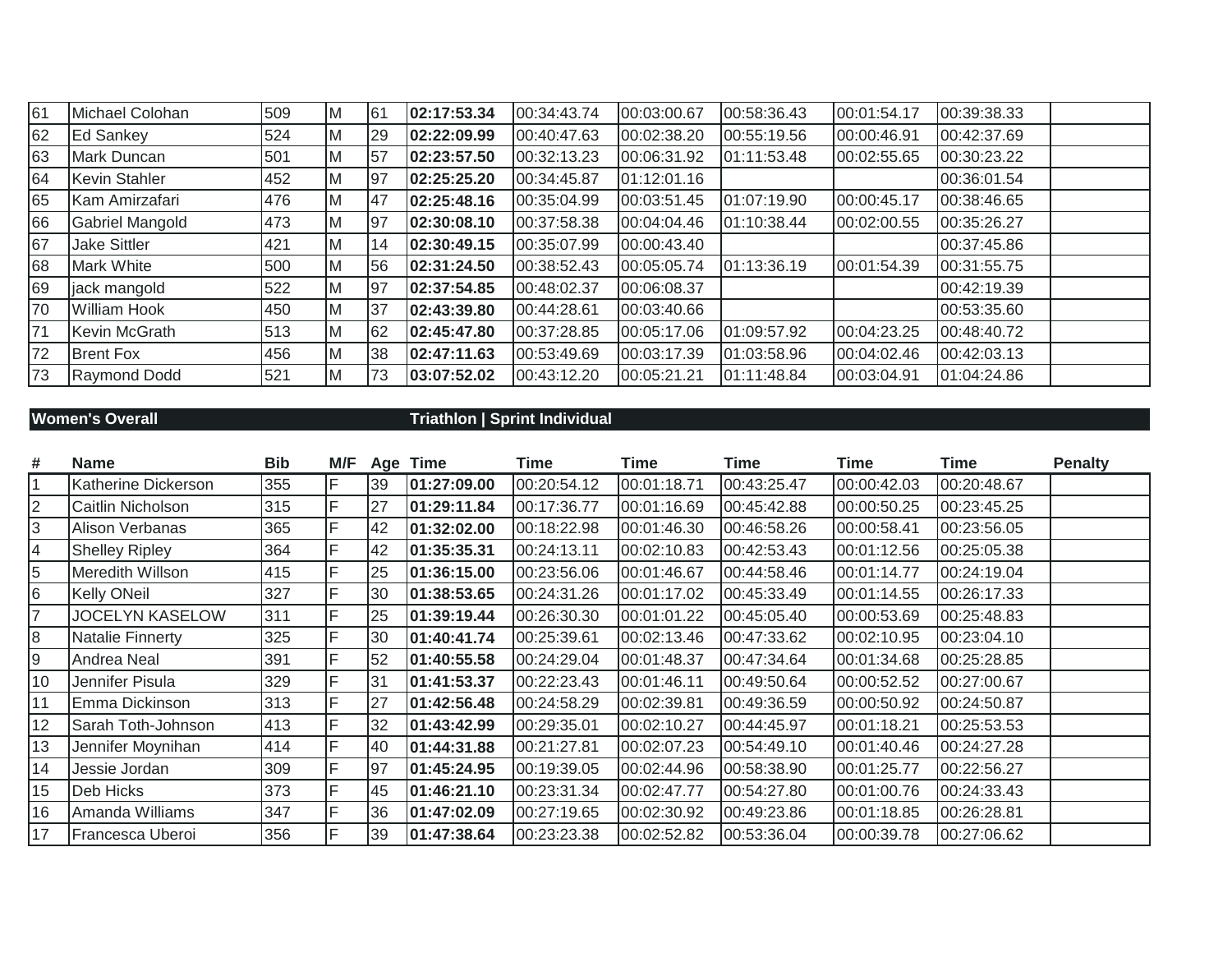| 18 | Kathleen Kilgalen      | 352 | ΙF             | 37 | 01:47:50.00 | 00:27:09.74 | 00:02:31.97 | 00:48:32.99 | 00:02:00.91 | 00:27:34.39 |  |
|----|------------------------|-----|----------------|----|-------------|-------------|-------------|-------------|-------------|-------------|--|
| 19 | Lois Arend             | 403 | F              | 59 | 01:48:42.63 | 00:24:23.87 | 00:02:27.46 | 00:48:51.87 | 00:01:30.14 | 00:31:29.29 |  |
| 20 | Lisa White             | 338 | $\overline{F}$ | 33 | 01:48:51.79 | 00:25:57.30 | 00:03:05.47 | 00:53:24.87 | 00:01:59.42 | 00:24:24.73 |  |
| 21 | Michelle Barrick       | 392 | F              | 54 | 01:49:04.92 | 00:27:28.40 | 00:03:42.25 | 00:50:44.02 | 00:02:10.91 | 00:24:59.34 |  |
| 22 | Veronica DeSimone      | 341 | F              | 35 | 01:52:51.06 | 00:26:05.68 | 00:04:51.36 | 00:49:32.88 | 00:01:58.22 | 00:30:22.92 |  |
| 23 | Julie Cabaniss         | 357 | F              | 40 | 01:53:23.21 | 00:24:56.05 | 00:03:21.37 | 00:55:40.23 | 00:01:06.30 | 00:28:19.26 |  |
| 24 | Kristin Zado           | 398 | F              | 56 | 01:54:50.23 | 00:25:05.88 | 00:03:03.04 | 00:51:37.82 | 00:01:27.71 | 00:33:35.78 |  |
| 25 | <b>Pauline Raisis</b>  | 307 | F              | 21 | 01:54:57.88 | 00:27:05.52 | 00:02:47.03 | 00:57:32.64 | 00:00:39.11 | 00:26:53.58 |  |
| 26 | diana barbour          | 324 | F              | 30 | 01:56:36.07 | 00:26:58.71 | 00:04:05.87 | 00:54:11.63 | 00:01:56.10 | 00:29:23.76 |  |
| 27 | Amy Zale               | 377 | F              | 46 | 01:56:52.20 | 00:25:16.18 | 00:02:01.53 | 00:50:36.30 | 00:02:23.14 | 00:36:35.05 |  |
| 28 | <b>Sharee McCarty</b>  | 319 | F              | 28 | 01:56:52.78 | 00:29:42.63 | 00:57:55.42 |             |             | 00:28:16.96 |  |
| 29 | <b>Marie Forbes</b>    | 359 | F              | 40 | 01:59:04.87 | 00:31:22.33 | 00:53:29.64 |             |             | 00:32:41.16 |  |
| 30 | <b>Grace Burns</b>     | 301 | F              | 15 | 01:59:33.02 | 00:17:50.08 | 00:01:58.41 | 01:05:13.45 | 00:01:19.82 | 00:33:11.26 |  |
| 31 | Joanna Owen            | 334 | F              | 32 | 01:59:47.42 | 00:29:44.39 | 00:55:46.78 |             |             | 00:32:18.31 |  |
| 32 | Mary Podbielski        | 408 | F              | 63 | 02:00:38.74 | 00:33:26.55 | 00:02:55.07 | 00:48:59.62 | 00:01:54.82 | 00:33:22.68 |  |
| 33 | Alison Martin          | 362 | F              | 41 | 02:01:11.37 | 00:32:06.68 | 00:02:53.93 | 00:55:55.02 | 00:01:09.27 | 00:29:06.47 |  |
| 34 | <b>Tracey Edwards</b>  | 379 | F              | 47 | 02:01:47.45 | 00:30:54.70 | 00:01:58.75 | 00:52:29.85 | 00:01:51.47 | 00:34:32.68 |  |
| 35 | Marci Larson           | 388 | F              | 52 | 02:03:09.02 | 00:30:02.93 | 00:02:53.98 | 00:53:36.50 | 00:02:27.39 | 00:34:08.22 |  |
| 36 | Kathryn Neubauer       | 333 | F              | 97 | 02:03:32.85 | 00:32:24.24 | 00:04:17.42 | 01:01:24.02 | 00:00:58.53 | 00:24:28.64 |  |
| 37 | <b>Christin Diehl</b>  | 358 | F              | 40 | 02:03:48.12 | 00:33:30.37 | 00:03:13.55 | 00:53:50.38 | 00:01:32.78 | 00:31:41.04 |  |
| 38 | Rebecca Smith          | 385 | F              | 50 | 02:04:37.07 | 00:27:13.60 | 00:03:29.22 | 00:55:52.04 | 00:02:10.17 | 00:35:52.04 |  |
| 39 | Ellen Bellelsle        | 312 | lF.            | 26 | 02:05:22.33 | 00:33:04.66 | 00:03:37.56 | 01:01:15.45 | 00:00:55.27 | 00:26:29.39 |  |
| 40 | Jacqueline Milwicz     | 390 | $\overline{F}$ | 52 | 02:05:25.92 | 00:29:08.67 | 01:03:13.05 |             |             | 00:32:09.75 |  |
| 41 | Rebecca Marks          | 306 | F              | 21 | 02:06:12.42 | 00:30:01.40 | 00:03:01.04 |             |             | 00:30:56.08 |  |
| 42 | Rachel Moseley         | 382 | F              | 48 | 02:07:56.66 | 00:36:45.08 | 01:06:04.30 |             |             | 00:23:46.89 |  |
| 43 | Kathy Hobart           | 411 | F              | 67 | 02:08:20.28 | 00:33:54.88 | 00:04:35.21 | 00:54:55.17 | 00:01:38.64 | 00:33:16.38 |  |
| 44 | Ana Blohm              | 375 | F              | 46 | 02:08:52.90 | 00:26:49.64 | 00:03:57.37 | 01:05:28.42 | 00:02:35.56 | 00:30:01.91 |  |
| 45 | Jordyn Sims            | 328 | F              | 30 | 02:10:34.61 | 00:27:01.99 | 00:03:43.11 | 00:56:02.44 | 00:03:33.19 | 00:40:13.88 |  |
| 46 | Doris Lefkowitz        | 405 | F              | 60 | 02:10:50.82 | 00:40:37.16 | 00:03:50.91 | 00:52:48.36 | 00:02:15.44 | 00:31:18.95 |  |
| 47 | Norma Street           | 406 | F              | 60 | 02:11:04.63 | 00:28:55.46 | 00:04:12.30 | 01:01:14.92 | 00:01:31.45 | 00:35:10.50 |  |
| 48 | Ariadne Treeman-Reinke | 302 | F              | 15 | 02:11:22.92 | 00:21:46.82 | 00:03:21.88 | 01:03:48.59 | 00:01:17.26 | 00:41:08.37 |  |
| 49 | <b>Christine Burke</b> | 371 | F              | 45 | 02:12:19.26 | 00:37:54.99 | 00:02:48.67 | 00:54:16.13 | 00:01:36.68 | 00:35:42.79 |  |
| 50 | Alison Jones           | 323 | F              | 29 | 02:13:20.85 | 00:25:07.64 | 00:02:38.30 | 01:02:34.03 | 00:01:49.80 | 00:41:11.08 |  |
| 51 | Hannah Arisman         | 310 | F              | 25 | 02:14:45.95 | 00:30:58.94 | 00:05:31.75 | 00:57:26.98 | 00:01:59.96 | 00:38:48.32 |  |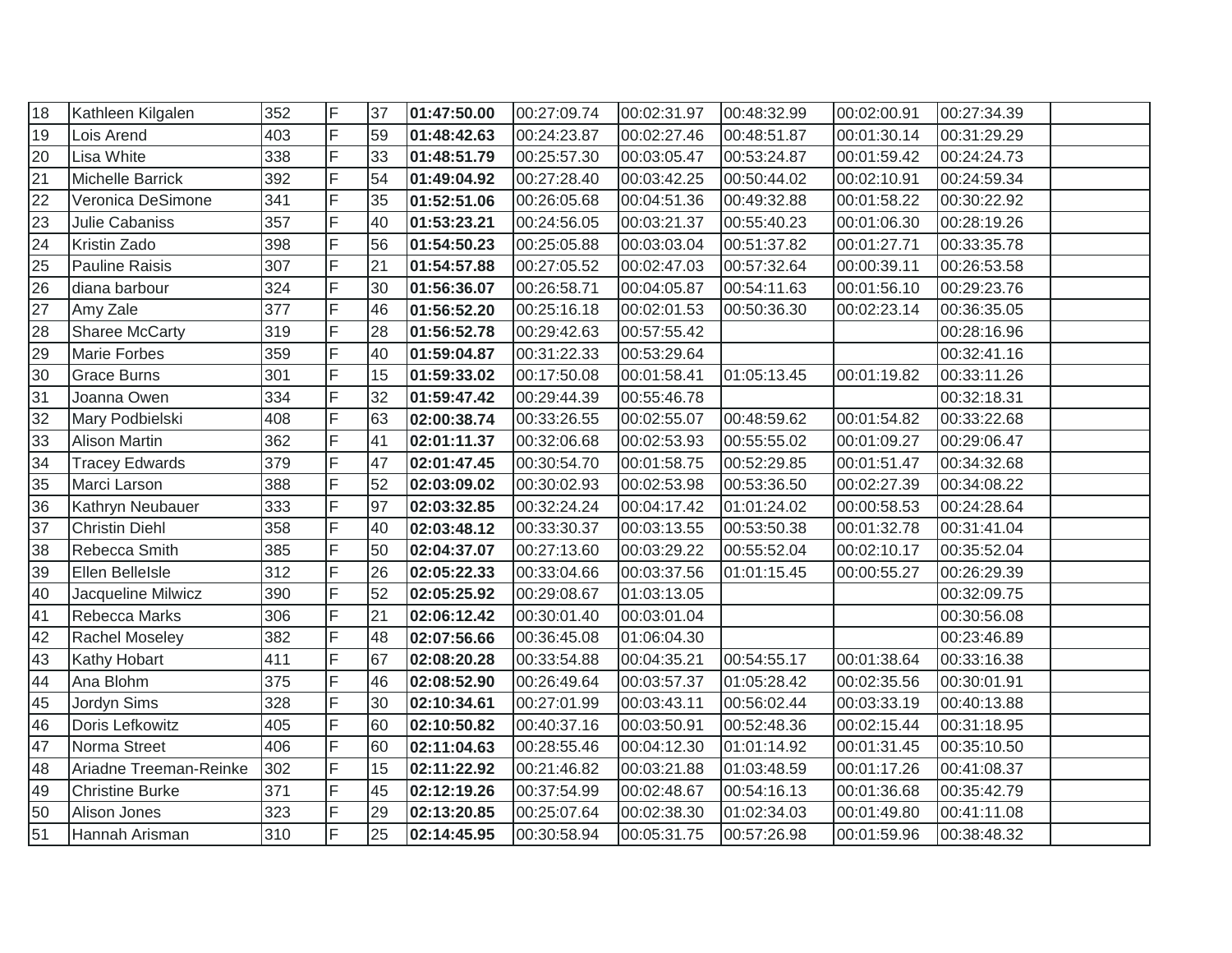| 52 | Barathi Sivasailam      | 321 | F              | 97 | 02:17:44.90 | 00:39:48.09 | 00:05:50.54 | 00:59:01.34 | 00:02:02.85 | 00:31:02.08 |  |
|----|-------------------------|-----|----------------|----|-------------|-------------|-------------|-------------|-------------|-------------|--|
| 53 | <b>Charlene Schultz</b> | 381 | F              | 47 | 02:18:17.64 | 00:40:15.04 | 00:04:51.67 | 00:58:44.19 | 00:01:22.85 | 00:33:03.89 |  |
| 54 | Erin McCardle           | 318 | F              | 28 | 02:18:45.17 | 00:31:42.28 | 00:02:54.40 | 01:06:39.79 | 00:01:41.42 | 00:35:47.28 |  |
| 55 | Kathleen Stinebaugh     | 397 | F              | 56 | 02:19:20.36 | 00:36:29.19 | 01:02:27.22 |             |             | 00:37:38.03 |  |
| 56 | Andrea Clark            | 372 | F              | 45 | 02:22:00.00 | 00:29:55.83 |             |             |             | 00:37:35.76 |  |
| 57 | Kara Aanenson           | 336 | F              | 33 | 02:25:40.90 | 00:35:57.87 | 00:04:27.58 | 01:06:56.38 | 00:01:22.11 | 00:36:56.96 |  |
| 58 | Sandi Benjamin          | 395 | F              | 56 | 02:25:53.37 | 00:33:55.89 | 00:04:31.54 | 01:05:26.65 | 00:01:57.65 | 00:40:01.64 |  |
| 59 | Sarah Hampton           | 360 | F              | 40 | 02:26:19.46 | 00:37:29.33 | 00:05:09.46 | 01:04:44.23 | 00:02:36.50 | 00:36:19.94 |  |
| 60 | Mary Johnson            | 409 | F              | 64 | 02:26:26.26 | 00:42:15.81 | 00:08:11.09 | 00:54:39.20 | 00:06:41.00 | 00:34:39.16 |  |
| 61 | Robin Gundersen         | 380 | F              | 47 | 02:27:10.33 | 00:41:43.75 | 00:03:46.47 | 00:58:40.31 | 00:04:47.93 | 00:38:11.87 |  |
| 62 | Lisa Martin             | 369 | F              | 44 | 02:27:48.95 | 00:32:09.11 | 01:14:24.87 |             |             | 00:37:44.70 |  |
| 63 | Tammy Sheetenhelm       | 402 | F              | 58 | 02:27:52.68 | 00:34:57.67 | 00:04:52.10 | 00:58:37.26 | 00:02:11.36 | 00:47:14.29 |  |
| 64 | Sandra DiBrito          | 332 | F              | 97 | 02:28:17.87 | 00:35:55.38 | 00:07:30.17 | 01:09:00.46 | 00:01:09.00 | 00:34:42.86 |  |
| 65 | Lynne Galiatsatos       | 407 | F              | 62 | 02:29:28.55 | 00:28:51.73 | 00:03:08.55 | 01:02:19.30 | 00:03:15.91 | 00:51:53.06 |  |
| 66 | Michelle Holshue        | 346 | F              | 97 | 02:33:43.98 | 00:37:46.32 | 00:07:13.95 | 01:07:53.53 | 00:03:45.61 | 00:37:04.57 |  |
| 67 | <b>Tina Sabbat</b>      | 374 | F              | 97 | 02:37:28.81 | 00:43:58.29 | 00:03:50.37 | 01:11:27.22 | 00:01:43.46 | 00:36:29.47 |  |
| 68 | Kelli Augustine         | 378 | F              | 47 | 02:37:53.14 | 00:25:58.70 | 00:06:10.94 | 01:14:40.20 | 00:02:01.37 | 00:49:01.93 |  |
| 69 | Stephanie Davis         | 350 | F              | 37 | 02:38:37.70 | 00:40:58.29 | 00:07:38.72 |             |             | 00:48:42.66 |  |
| 70 | <b>Michele Crow</b>     | 340 | F              | 35 | 02:39:35.06 | 00:35:06.23 | 00:08:27.17 | 01:00:18.92 | 00:04:14.14 | 00:51:28.60 |  |
| 71 | Christina Graber        | 351 | F              | 37 | 02:40:45.98 | 00:34:27.59 | 00:05:14.94 |             |             | 00:50:21.74 |  |
| 72 | Kristen Bruzek          | 349 | F              | 37 | 02:42:48.04 | 00:37:10.15 | 00:02:45.26 | 01:06:00.70 | 00:08:10.58 | 00:48:41.35 |  |
| 73 | Nicola Dee              | 401 | F              | 97 | 02:43:20.71 | 00:47:05.29 | 01:11:03.74 |             |             | 00:42:23.65 |  |
| 74 | France Galindo          | 404 | $\overline{F}$ | 97 | 02:43:20.71 | 00:47:05.50 | 00:05:48.73 | 01:05:08.01 | 00:02:55.39 | 00:42:23.08 |  |
| 75 | Karen Von Sas           | 393 | F              | 97 | 02:43:50.64 | 00:31:42.59 | 00:05:40.80 | 01:29:17.91 | 00:01:51.01 | 00:35:18.33 |  |
| 76 | Samyra Akoto            | 343 | F              | 97 | 02:43:57.66 | 00:43:21.39 | 00:05:39.58 | 01:06:59.42 | 00:01:52.37 | 00:46:04.90 |  |
| 77 | <b>Wendy Bernard</b>    | 331 | F              | 97 | 02:45:07.00 | 00:41:01.82 | 00:03:53.45 | 01:11:34.13 | 00:01:30.69 | 00:47:06.91 |  |
| 78 | Jillian Groman          | 314 | $\overline{F}$ | 97 | 02:47:40.17 | 00:39:34.27 | 00:04:08.31 |             |             | 00:43:11.54 |  |
| 79 | Sarah Madden            | 342 | F              | 35 | 02:49:30.69 | 00:37:56.52 | 00:07:50.63 | 01:10:47.70 | 00:03:32.89 | 00:49:22.95 |  |
| 80 | rochelle loconto        | 410 | F              | 65 | 02:50:30.77 | 00:45:22.39 | 00:03:54.91 | 01:10:00.74 | 00:01:19.95 | 00:49:52.78 |  |
| 81 | <b>Casey Morey</b>      | 337 | F              | 33 | 02:51:40.78 | 00:34:19.89 | 00:07:29.00 |             |             | 00:50:25.36 |  |
| 82 | Kathleen Ard            | 412 | F              | 97 | 02:51:50.97 | 00:41:52.50 | 00:11:29.53 | 01:24:25.10 | 00:03:13.65 | 00:30:50.19 |  |
| 83 | <b>Heather Bergey</b>   | 366 | F              | 44 | 02:53:59.30 | 00:28:49.53 | 00:02:41.74 | 01:44:08.34 | 00:03:06.56 | 00:35:13.13 |  |
| 84 | Patricia Casner         | 386 | F              | 51 | 03:03:44.14 | 00:39:33.54 | 00:06:27.18 |             |             | 01:00:51.63 |  |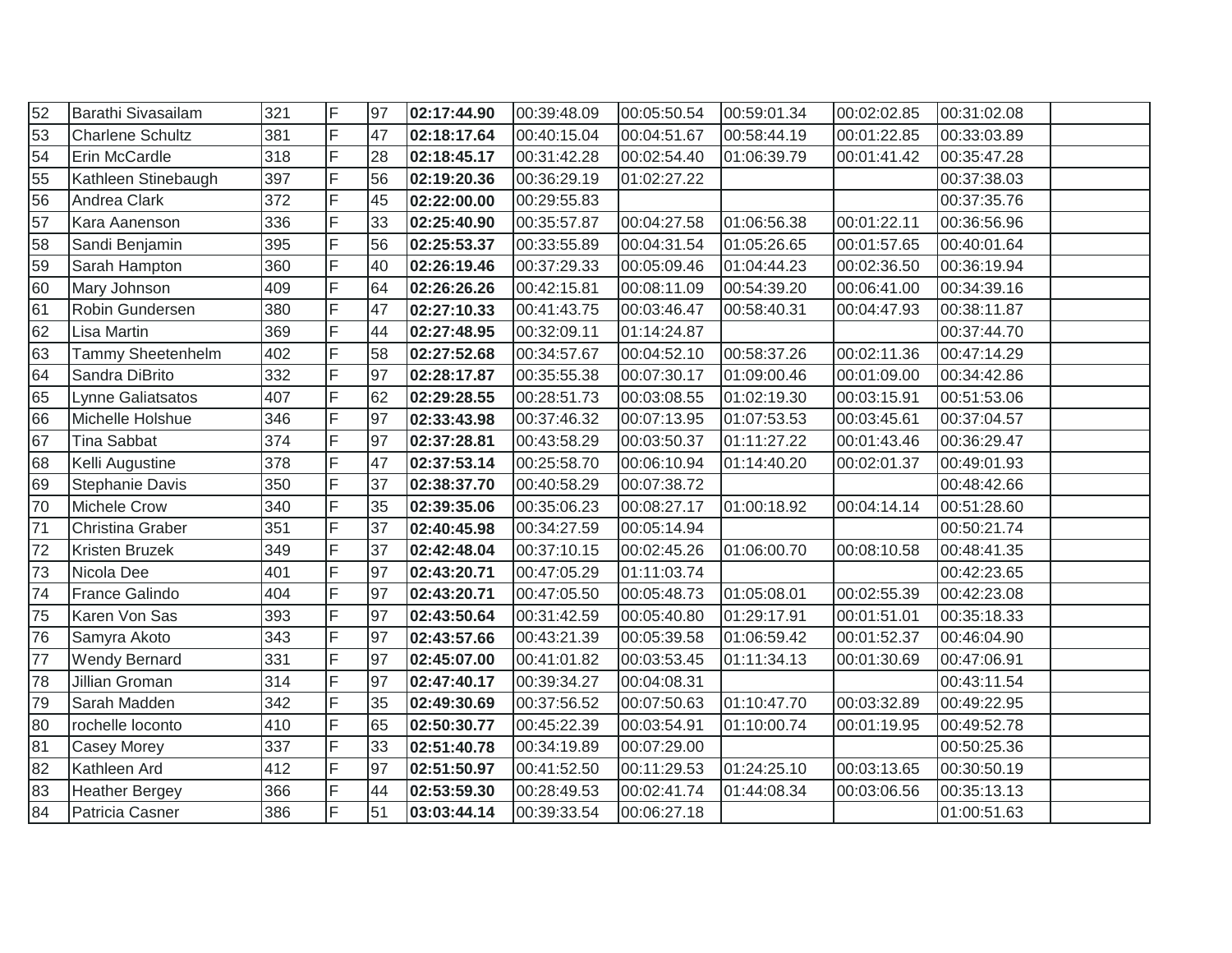## **W15-19 Triathlon | Sprint Individual**

| # | <b>Name</b>            | Bib | M/F | Age   | Time        | Time        | Time        | Time          | <b>Time</b> | Time        | <b>Penalty</b> |
|---|------------------------|-----|-----|-------|-------------|-------------|-------------|---------------|-------------|-------------|----------------|
|   | <b>Grace Burns</b>     | 301 |     | ່ ເ ບ | 01:59:33.02 | 00:17:50.08 | 00:01:58.41 | 101:05:13.45  | 00:01:19.82 | 00:33:11.26 |                |
|   | Ariadne Treeman-Reinke | 302 |     | ⊥ບ    | 02:11:22.92 | 00:21:46.82 | 00:03:21.88 | [01:03:48.59] | 00:01:17.26 | 00:41:08.37 |                |

## **M20-24 Triathlon | Sprint Individual**

| <b>Name</b>            | Bib        | M/F | Aae | Time         | Time         | Time         | Time         | Time        | Time         | <b>Penalty</b> |
|------------------------|------------|-----|-----|--------------|--------------|--------------|--------------|-------------|--------------|----------------|
| Christopher Fratinardo | <b>428</b> | ΙM  | 124 | 01:38:00.00  | 00:22:56.42  | 00:03:05.35  | 00:49:34.86  | 00:01:04.95 | 00:21:18.42  |                |
| <b>IBrandon Cave</b>   | 425        | IM. | l23 | 101:43:10.70 | 100:27:00.25 | 100:01:10.12 | 100:46:24.83 | 00:01:05.23 | 100:27:30.27 |                |
| Elijah Neal            | 426        | ΙM  | 23  | 102:17:30.16 | 00:28:00.96  | 00:02:31.84  | 101:01:56.59 | 00:02:22.48 | 00:42:38.29  |                |

# **W20-24 Triathlon | Sprint Individual**

| ₩ | <b>Name</b>           | <b>Bib</b> | M/F | Age           | Time        | Time        | Time        | <b>Time</b> | <b>Time</b> | Time        | <b>Penalty</b> |
|---|-----------------------|------------|-----|---------------|-------------|-------------|-------------|-------------|-------------|-------------|----------------|
|   | <b>Pauline Raisis</b> | 307        |     | In.<br>$\sim$ | 01:54:57.88 | 00:27:05.52 | 00:02:47.03 | 00:57:32.64 | [00:00:39.1 | 00:26:53.58 |                |
|   | <b>Rebecca Marks</b>  | 306        |     | $\sim$<br>∼   | 02:06:12.42 | 00:30:01.40 | 00:03:01.04 |             |             | 00:30:56.08 |                |

| M25-29 |                        |            | <b>Triathlon   Sprint Individual</b> |    |             |             |             |             |             |             |                |  |
|--------|------------------------|------------|--------------------------------------|----|-------------|-------------|-------------|-------------|-------------|-------------|----------------|--|
| #      | <b>Name</b>            | <b>Bib</b> | M/F                                  |    | Age Time    | Time        | Time        | Time        | <b>Time</b> | Time        | <b>Penalty</b> |  |
|        | Joseph Serrano         | 432        | ΙM                                   | 26 | 01:26:01.00 | 00:22:52.83 | 00:01:51.67 |             |             | 00:21:42.74 |                |  |
| 2      | <b>GRAHAM MCFADDEN</b> | 436        | ΙM                                   | 28 | 01:34:37.18 | 00:19:47.59 | 00:01:42.40 | 00:45:30.40 | 00:01:09.51 | 00:26:27.28 |                |  |
| 3      | Ryan Gilligan          | 530        | İΜ                                   | 29 | 01:34:58.57 | 00:27:00.94 |             | 01:29:19.69 | 00:00:48.90 | 00:23:00.28 |                |  |
| 4      | Jim Lennox             | 431        | İΜ                                   | 26 | 01:49:33.58 | 00:23:52.98 | 00:01:43.73 | 00:56:10.96 | 00:00:52.57 | 00:26:53.34 |                |  |
| 5      | <b>Mahesh Shirole</b>  | 437        | İΜ                                   | 28 | 01:56:02.05 | 00:36:37.69 | 00:04:41.41 | 00:46:19.85 | 00:01:59.03 | 00:26:24.07 |                |  |
| 6      | <b>Eric Weiss</b>      | 433        | İΜ                                   | 27 | 01:57:05.25 | 00:27:49.40 | 00:04:14.12 | 00:50:53.65 | 00:01:16.63 | 00:32:51.45 |                |  |
|        | Jesse Alton            | 434        | İΜ                                   | 28 | 02:10:35.36 | 00:37:25.47 | 00:03:11.76 | 00:53:47.42 | 00:02:43.79 | 00:33:26.92 |                |  |
| 8      | Ed Sankey              | 524        | M                                    | 29 | 02:22:09.99 | 00:40:47.63 | 00:02:38.20 | 00:55:19.56 | 00:00:46.91 | 00:42:37.69 |                |  |
|        |                        |            |                                      |    |             |             |             |             |             |             |                |  |

| W25-29                                       |  |  |  |  | <b>Sprint Individual</b><br><b>Friathlon</b> |     |      |             |             |             |         |  |  |
|----------------------------------------------|--|--|--|--|----------------------------------------------|-----|------|-------------|-------------|-------------|---------|--|--|
|                                              |  |  |  |  |                                              |     |      |             |             |             |         |  |  |
| <b>Bib</b><br>#<br>M/F<br><b>Name</b><br>Aae |  |  |  |  | Time                                         | īme | Time | <b>Time</b> | <b>Time</b> | <b>Time</b> | Penalty |  |  |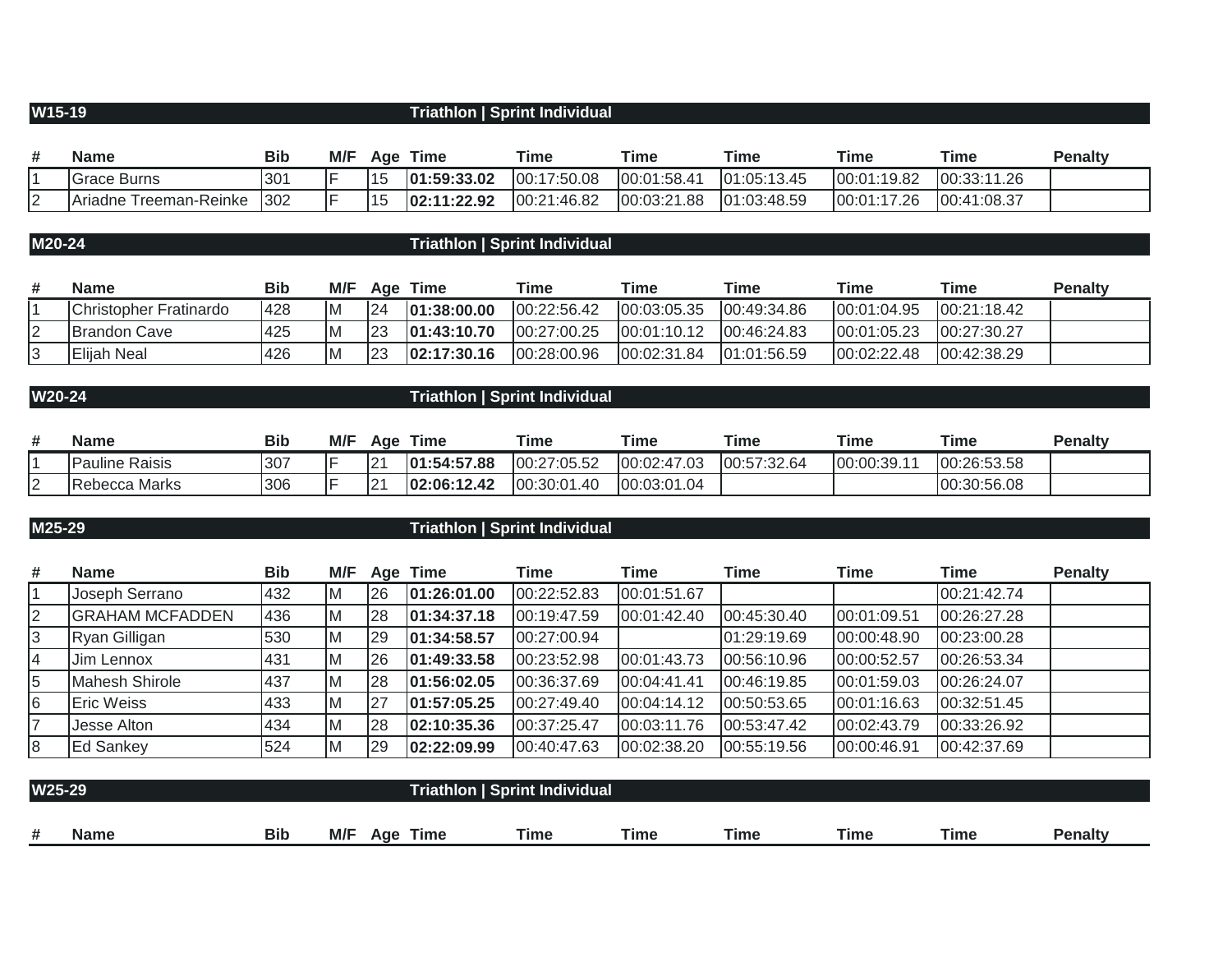|   | Meredith Willson       | 415 | 125       | 101:36:15.00 | 00:23:56.06 | 00:01:46.67  | 00:44:58.46  | 00:01:14.77 | 00:24:19.04 |  |
|---|------------------------|-----|-----------|--------------|-------------|--------------|--------------|-------------|-------------|--|
|   | <b>JOCELYN KASELOW</b> | 311 | 125       | 01:39:19.44  | 00:26:30.30 | 00:01:01.22  | 00:45:05.40  | 00:00:53.69 | 00:25:48.83 |  |
|   | Emma Dickinson         | 313 |           | 01:42:56.48  | 00:24:58.29 | 00:02:39.81  | 00:49:36.59  | 00:00:50.92 | 00:24:50.87 |  |
|   | <b>Sharee McCarty</b>  | 319 | l28       | 01:56:52.78  | 00:29:42.63 | 00:57:55.42  |              |             | 00:28:16.96 |  |
| 5 | Ellen BelleIsle        | 312 | l26       | 02:05:22.33  | 00:33:04.66 | 00:03:37.56  | 101:01:15.45 | 00:00:55.27 | 00:26:29.39 |  |
| 6 | Alison Jones           | 323 | <b>29</b> | 02:13:20.85  | 00:25:07.64 | 00:02:38.30  | 01:02:34.03  | 00:01:49.80 | 00:41:11.08 |  |
|   | Hannah Arisman         | 310 | 125       | 02:14:45.95  | 00:30:58.94 | 00:05:31.75  | 00:57:26.98  | 00:01:59.96 | 00:38:48.32 |  |
| 8 | Erin McCardle          | 318 | 28        | 02:18:45.17  | 00:31:42.28 | 100:02:54.40 | 101:06:39.79 | 00:01:41.42 | 00:35:47.28 |  |

## **M30-34 Triathlon | Sprint Individual**

| #  | <b>Name</b>            | <b>Bib</b> | M/F |     | Age Time     | <b>Time</b>   | <b>Time</b>   | Time          | Time         | <b>Time</b>  | <b>Penalty</b> |
|----|------------------------|------------|-----|-----|--------------|---------------|---------------|---------------|--------------|--------------|----------------|
|    | Daniel Lipus           | 441        | ΙM  | '30 | 101:25:10.00 | 00:23:08.15   | 100:01:24.43  | 00:39:49.97   | 00:01:06.01  | 00:19:41.44  |                |
| 12 | Jeremy Hollenbeck      | 525        | ΙM  | 30  | 01:45:10.00  |               |               |               |              |              |                |
| l3 | <b>Andrew Straubel</b> | 444        | ΙM  | 32  | 01:45:40.75  | 00:28:19.17   | [00:01:38.72] | 00:48:22.28   | 100:01:35.24 | 00:25:45.34  |                |
| 14 | Jorge Alvarez          | 440        | ΙM  | 30  | 01:47:03.31  | [00:33:14.24] | [00:03:15.58] | [00:47:14.89] | 100:01:22.22 | 100:21:56.38 |                |
| 5  | Matthew Kmecz          | 1447       | ΙM  | 34  | 01:50:35.87  | 00:20:42.56   | 00:01:35.51   | 00:56:32.45   | 00:01:24.66  | 00:30:20.69  |                |

|  | W30-34 |  |
|--|--------|--|
|  |        |  |
|  |        |  |

## **W30-34 Triathlon | Sprint Individual**

| #  | <b>Name</b>        | <b>Bib</b> | M/F |    | Age Time    | Time        | <b>Time</b> | Time        | <b>Time</b> | Time        | <b>Penalty</b> |
|----|--------------------|------------|-----|----|-------------|-------------|-------------|-------------|-------------|-------------|----------------|
|    | <b>Kelly ONeil</b> | 327        |     | 30 | 01:38:53.65 | 00:24:31.26 | 00:01:17.02 | 00:45:33.49 | 00:01:14.55 | 00:26:17.33 |                |
|    | Natalie Finnerty   | 325        |     | 30 | 01:40:41.74 | 00:25:39.61 | 00:02:13.46 | 00:47:33.62 | 00:02:10.95 | 00:23:04.10 |                |
|    | Jennifer Pisula    | 329        |     | 31 | 01:41:53.37 | 00:22:23.43 | 00:01:46.11 | 00:49:50.64 | 00:00:52.52 | 00:27:00.67 |                |
| 4  | Sarah Toth-Johnson | 413        |     | 32 | 01:43:42.99 | 00:29:35.01 | 00:02:10.27 | 00:44:45.97 | 00:01:18.21 | 00:25:53.53 |                |
|    | Lisa White         | 338        |     | 33 | 01:48:51.79 | 00:25:57.30 | 00:03:05.47 | 00:53:24.87 | 00:01:59.42 | 00:24:24.73 |                |
| 6  | diana barbour      | 324        |     | 30 | 01:56:36.07 | 00:26:58.71 | 00:04:05.87 | 00:54:11.63 | 00:01:56.10 | 00:29:23.76 |                |
|    | Joanna Owen        | 334        |     | 32 | 01:59:47.42 | 00:29:44.39 | 00:55:46.78 |             |             | 00:32:18.31 |                |
|    | Jordyn Sims        | 328        |     | 30 | 02:10:34.61 | 00:27:01.99 | 00:03:43.11 | 00:56:02.44 | 00:03:33.19 | 00:40:13.88 |                |
|    | Kara Aanenson      | 336        |     | 33 | 02:25:40.90 | 00:35:57.87 | 00:04:27.58 | 01:06:56.38 | 00:01:22.11 | 00:36:56.96 |                |
| 10 | <b>Casey Morey</b> | 337        |     | 33 | 02:51:40.78 | 00:34:19.89 | 00:07:29.00 |             |             | 00:50:25.36 |                |

**M35-39 Triathlon | Sprint Individual**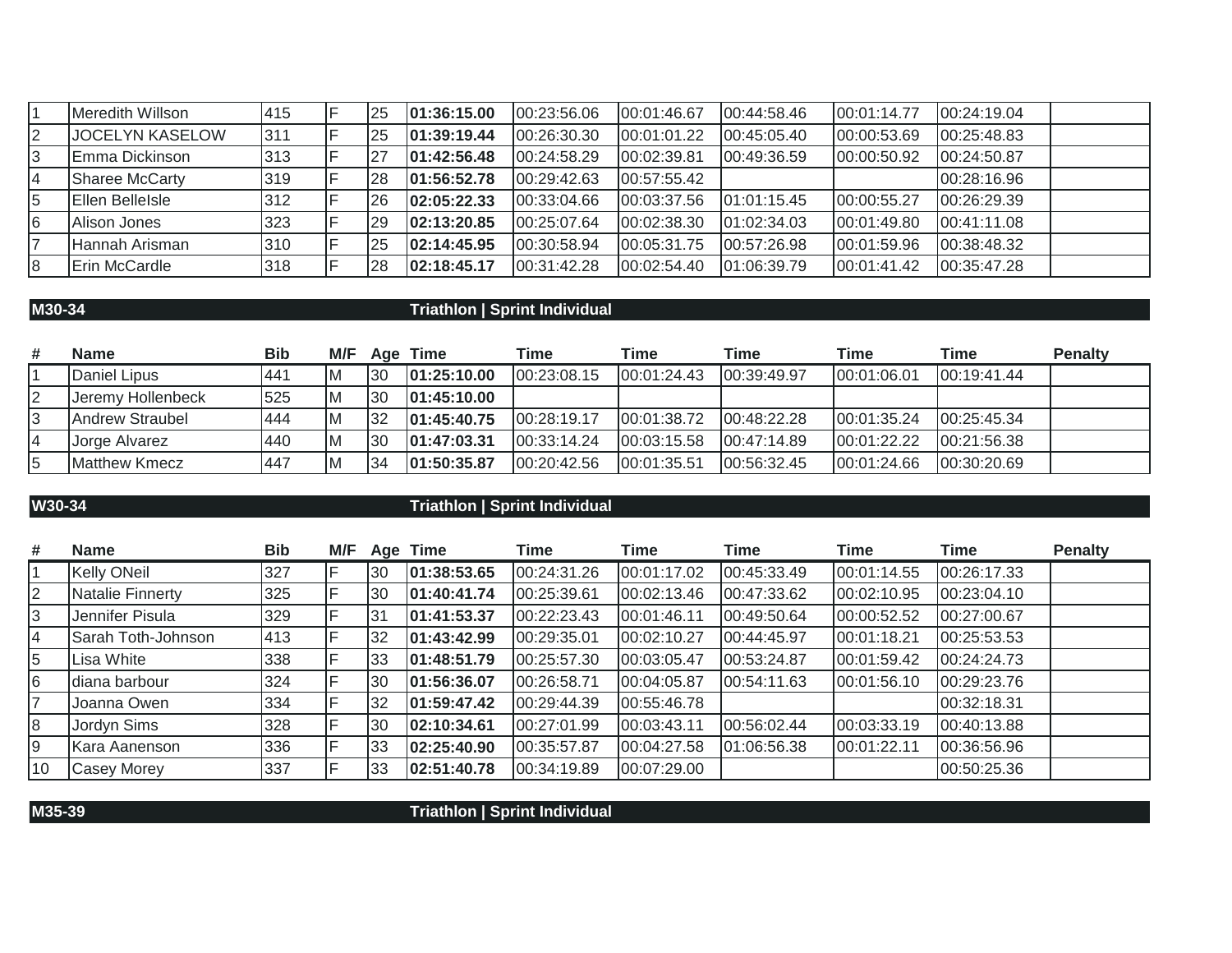| #  | <b>Name</b>              | <b>Bib</b> | M/F |    | Age Time    | Time        | <b>Time</b> | <b>Time</b> | <b>Time</b>   | <b>Time</b> | <b>Penalty</b> |
|----|--------------------------|------------|-----|----|-------------|-------------|-------------|-------------|---------------|-------------|----------------|
|    | Michael Hawman           | 461        | ΙM  | 39 | 01:26:30.42 | 00:21:15.88 | 00:01:20.01 | 00:41:04.28 | 00:00:47.27   | 00:22:02.98 |                |
| 12 | <b>Matthew Kucharski</b> | 457        | ΙM  | 38 | 01:28:33.06 | 00:23:19.22 | 00:00:55.23 | 00:41:01.84 | 00:00:56.05   | 00:22:20.72 |                |
| 3  | <b>Matthew Killian</b>   | 462        | ΙM  | 39 | 01:29:20.00 | 00:26:09.82 | 00:01:32.91 | 00:44:14.94 | 00:00:44.23   | 00:16:38.10 |                |
| 14 | Benjamin Villasenor      | 1449       | ΙM  | 36 | 01:35:55.00 | 00:25:41.06 | 00:01:01.57 | 00:44:02.40 | 00:01:11.96   | 00:23:58.01 |                |
| 5  | <b>Matt McDaniel</b>     | 463        | ΙM  | 39 | 01:47:01.84 | 00:20:37.05 | 00:02:18.33 | 00:50:36.53 | 00:01:20.65   | 00:32:09.28 |                |
| 6  | Kyle Vaughn              | 453        | ΙM  | 37 | 01:47:29.94 | 00:25:31.58 | 00:02:09.18 | 00:47:57.01 | 00:01:17.68   | 00:30:34.49 |                |
| 17 | <b>William Hook</b>      | 1450       | ΙM  | 37 | 02:43:39.80 | 00:44:28.61 | 00:03:40.66 |             |               | 00:53:35.60 |                |
| 8  | <b>Brent Fox</b>         | 456        | ΙM  | 38 | 02:47:11.63 | 00:53:49.69 | 00:03:17.39 | 01:03:58.96 | [00:04:02.46] | 00:42:03.13 |                |

## **W35-39 Triathlon | Sprint Individual**

| # | <b>Name</b>       | <b>Bib</b> | M/F |    | Age Time    | Time        | <b>Time</b> | Time        | <b>Time</b> | Time        | <b>Penalty</b> |
|---|-------------------|------------|-----|----|-------------|-------------|-------------|-------------|-------------|-------------|----------------|
|   | Amanda Williams   | 347        |     | 36 | 01:47:02.09 | 00:27:19.65 | 00:02:30.92 | 00:49:23.86 | 00:01:18.85 | 00:26:28.81 |                |
|   | Francesca Uberoi  | 356        |     | 39 | 01:47:38.64 | 00:23:23.38 | 00:02:52.82 | 00:53:36.04 | 00:00:39.78 | 00:27:06.62 |                |
|   | Kathleen Kilgalen | 352        |     | 37 | 01:47:50.00 | 00:27:09.74 | 00:02:31.97 | 00:48:32.99 | 00:02:00.91 | 00:27:34.39 |                |
|   | Veronica DeSimone | 341        |     | 35 | 01:52:51.06 | 00:26:05.68 | 00:04:51.36 | 00:49:32.88 | 00:01:58.22 | 00:30:22.92 |                |
|   | Stephanie Davis   | 1350       |     | 37 | 02:38:37.70 | 00:40:58.29 | 00:07:38.72 |             |             | 00:48:42.66 |                |
| 6 | Michele Crow      | 340        |     | 35 | 02:39:35.06 | 00:35:06.23 | 00:08:27.17 | 01:00:18.92 | 00:04:14.14 | 00:51:28.60 |                |
|   | Christina Graber  | 351        |     | 37 | 02:40:45.98 | 00:34:27.59 | 00:05:14.94 |             |             | 00:50:21.74 |                |
|   | Kristen Bruzek    | 349        |     | 37 | 02:42:48.04 | 00:37:10.15 | 00:02:45.26 | 01:06:00.70 | 00:08:10.58 | 00:48:41.35 |                |
|   | Sarah Madden      | 342        |     | 35 | 02:49:30.69 | 00:37:56.52 | 00:07:50.63 | 01:10:47.70 | 00:03:32.89 | 00:49:22.95 |                |

## **M40-44 Triathlon | Sprint Individual**

| # | <b>Name</b>         | <b>Bib</b> | M/F |            | Age Time    | Time        | <b>Time</b> | Time        | Time        | <b>Time</b> | <b>Penalty</b> |
|---|---------------------|------------|-----|------------|-------------|-------------|-------------|-------------|-------------|-------------|----------------|
|   | Aaron Zale          | 468        | ΙM  | <b>42</b>  | 01:25:35.77 | 00:19:46.70 | 00:01:12.49 | 00:40:36.33 | 00:00:47.34 | 00:23:12.91 |                |
|   | <b>Chris Aitken</b> | 527        | ΙM  | <b>141</b> | 01:36:12.63 | 00:22:20.20 | 00:01:01.26 | 00:44:52.09 | 00:01:04.79 | 00:26:54.29 |                |
|   | Dave Conlon         | 466        | ΙM  | 141        | 01:42:47.19 | 00:23:57.58 | 00:02:51.39 | 00:47:27.96 | 00:01:47.88 | 00:26:42.38 |                |
|   | Jaroslaw Lisiewski  | 470        | ΙM  | 143        | 01:47:26.43 | 00:22:15.67 | 00:02:38.20 | 00:47:49.71 | 00:01:00.02 | 00:33:42.83 |                |
|   | Eugene Ehrbar       | 471        | ΙM  | 44         | 01:48:39.04 | 00:29:50.69 | 00:02:26.28 |             |             | 00:28:07.60 |                |
|   | Keith Sigel         | 467        | İΜ  | 42         | 01:50:46.33 | 00:23:15.34 | 00:02:37.48 | 00:55:20.02 | 00:01:12.89 | 00:28:20.60 |                |
|   | Ben Johnson         | 472        | ΙM  | <b>44</b>  | 01:51:50.31 | 00:26:16.61 | 00:02:43.14 | 00:42:26.62 | 00:04:07.68 | 00:36:16.26 |                |
|   | Pat Mulvena         | 465        | ΙM  | 140        | 01:53:43.78 | 00:26:14.10 | 00:03:19.36 | 00:52:44.72 | 00:01:37.19 | 00:29:48.41 |                |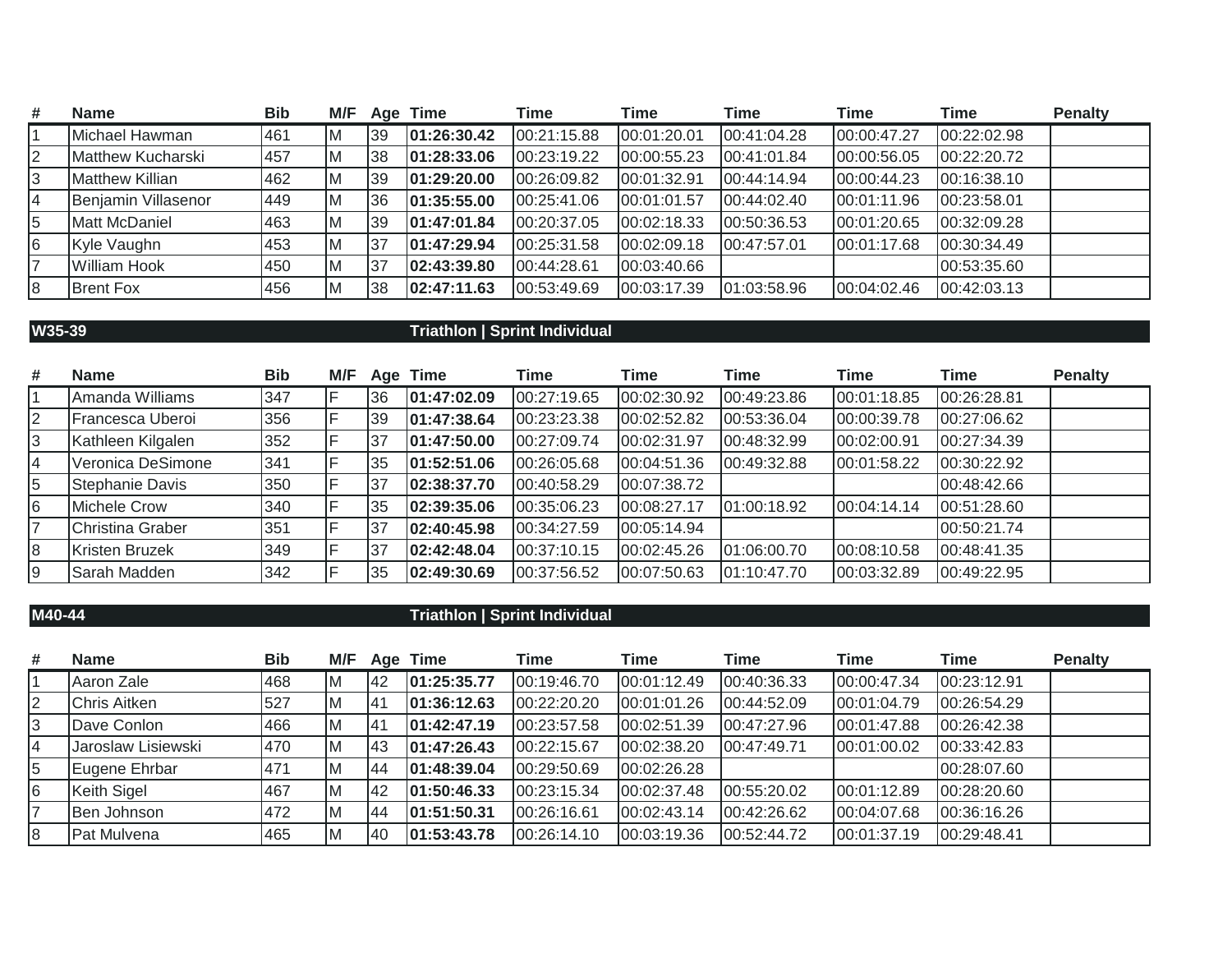| $\sim$ | Craid<br>Galewski<br>. . | - 1464 | -IM | 1AC<br>᠇ | $\overline{a}$<br>102:16:17.62 | .98<br>$100:39:2^7$ | 100:04:45.89 | $\cdots$ $\cdots$ $\vdots$ $\vdots$ $\cdots$<br>.uu.uz<br>- . U<br>1 U U . | .ഹ.ഹെ ഹ<br>IOO:<br>ಎಂ.ಂ.<br>w | 00:33:58.62 |  |
|--------|--------------------------|--------|-----|----------|--------------------------------|---------------------|--------------|----------------------------------------------------------------------------|-------------------------------|-------------|--|

## **W40-44 Triathlon | Sprint Individual**

| #              | <b>Name</b>           | <b>Bib</b> | M/F |           | Age Time    | Time        | Time        | Time        | <b>Time</b> | Time        | <b>Penalty</b> |
|----------------|-----------------------|------------|-----|-----------|-------------|-------------|-------------|-------------|-------------|-------------|----------------|
|                | <b>Shelley Ripley</b> | 364        |     | 142       | 01:35:35.31 | 00:24:13.11 | 00:02:10.83 | 00:42:53.43 | 00:01:12.56 | 00:25:05.38 |                |
| $\overline{2}$ | Jennifer Moynihan     | 414        |     | 140       | 01:44:31.88 | 00:21:27.81 | 00:02:07.23 | 00:54:49.10 | 00:01:40.46 | 00:24:27.28 |                |
| 3              | Julie Cabaniss        | 357        |     | 140       | 01:53:23.21 | 00:24:56.05 | 00:03:21.37 | 00:55:40.23 | 00:01:06.30 | 00:28:19.26 |                |
| $\overline{4}$ | <b>Marie Forbes</b>   | 359        |     | 40        | 01:59:04.87 | 00:31:22.33 | 00:53:29.64 |             |             | 00:32:41.16 |                |
| 5              | <b>Alison Martin</b>  | 362        |     | <b>41</b> | 02:01:11.37 | 00:32:06.68 | 00:02:53.93 | 00:55:55.02 | 00:01:09.27 | 00:29:06.47 |                |
| 6              | <b>Christin Diehl</b> | 358        |     | 40        | 02:03:48.12 | 00:33:30.37 | 00:03:13.55 | 00:53:50.38 | 00:01:32.78 | 00:31:41.04 |                |
| $\overline{7}$ | Sarah Hampton         | 360        |     | 140       | 02:26:19.46 | 00:37:29.33 | 00:05:09.46 | 01:04:44.23 | 00:02:36.50 | 00:36:19.94 |                |
| 8              | Lisa Martin           | 369        |     | 44        | 02:27:48.95 | 00:32:09.11 | 01:14:24.87 |             |             | 00:37:44.70 |                |
| Ι9             | <b>Heather Bergey</b> | 366        |     | 144       | 02:53:59.30 | 00:28:49.53 | 00:02:41.74 | 01:44:08.34 | 00:03:06.56 | 00:35:13.13 |                |

# **M45-49 Triathlon | Sprint Individual**

| # | <b>Name</b>        | <b>Bib</b> | M/F |            | Age Time    | Time        | Time        | Time        | Time        | <b>Time</b> | <b>Penalty</b> |
|---|--------------------|------------|-----|------------|-------------|-------------|-------------|-------------|-------------|-------------|----------------|
|   | John LANDON        | 528        | ΙM  | 148        | 01:31:42.11 | 00:23:09.55 | 00:02:10.55 | 00:42:55.17 | 00:01:05.76 | 00:22:21.08 |                |
|   | Chris Kennedy      | 523        | ΙM  | 46         | 01:34:30.00 | 00:21:08.41 | 00:01:46.51 | 00:41:19.57 | 00:01:21.88 | 00:26:53.63 | 00:02:00.00    |
|   | curtis ebersold    | 480        | ΙM  | 48         | 01:42:08.65 | 00:25:05.16 | 00:02:26.62 | 00:43:49.37 | 00:02:07.28 | 00:28:40.22 |                |
|   | David Bensel       | 474        | Iм  | 46         | 01:49:47.39 | 00:23:02.55 | 00:03:19.06 | 00:53:00.98 | 00:02:09.08 | 00:28:15.72 |                |
| 5 | Dean Ivory         | 526        | M   | 46         | 01:54:40.10 | 00:35:37.62 | 00:02:26.88 | 00:50:01.01 | 00:00:55.31 | 00:25:39.28 |                |
| 6 | <b>Chris Riess</b> | 478        | ΙM  | <b>147</b> | 01:56:11.01 | 00:27:20.92 | 00:03:07.38 | 00:55:14.79 | 00:01:50.45 | 00:28:37.47 |                |
|   | Julian Stamper     | 484        | IM. | 49         | 02:06:40.70 | 00:34:17.26 | 00:03:28.30 | 00:48:30.15 | 00:02:47.87 | 00:37:37.12 |                |
| 8 | Kam Amirzafari     | 476        | ΙM  | 47         | 02:25:48.16 | 00:35:04.99 | 00:03:51.45 | 01:07:19.90 | 00:00:45.17 | 00:38:46.65 |                |

| W4 | ٠ |
|----|---|
|    |   |

## **W45-49 Triathlon | Sprint Individual**

| #  | <b>Name</b>            | Bib  | M/F | Aae | <b>Time</b>  | Time          | Time         | Time         | Time        | Time         | <b>Penalty</b> |
|----|------------------------|------|-----|-----|--------------|---------------|--------------|--------------|-------------|--------------|----------------|
|    | Deb Hicks              | 373  |     | 145 | 101:46:21.10 | [00:23:31.34] | 00:02:47.77  | 100:54:27.80 | 00:01:00.76 | 00:24:33.43  |                |
| 12 | IAmv Zale              | 1377 |     | 146 | 101:56:52.20 | 00:25:16.18   | 00:02:01.53  | 00:50:36.30  | 00:02:23.14 | 100:36:35.05 |                |
| 13 | Tracev Edwards         | 379  |     |     | 102:01:47.45 | 00:30:54.70   | 00:01:58.75  | 00:52:29.85  | 00:01:51.47 | 00:34:32.68  |                |
|    | <b>IRachel Moselev</b> | 382  |     | 148 | 102:07:56.66 | 00:36:45.08   | 101:06:04.30 |              |             | 100:23:46.89 |                |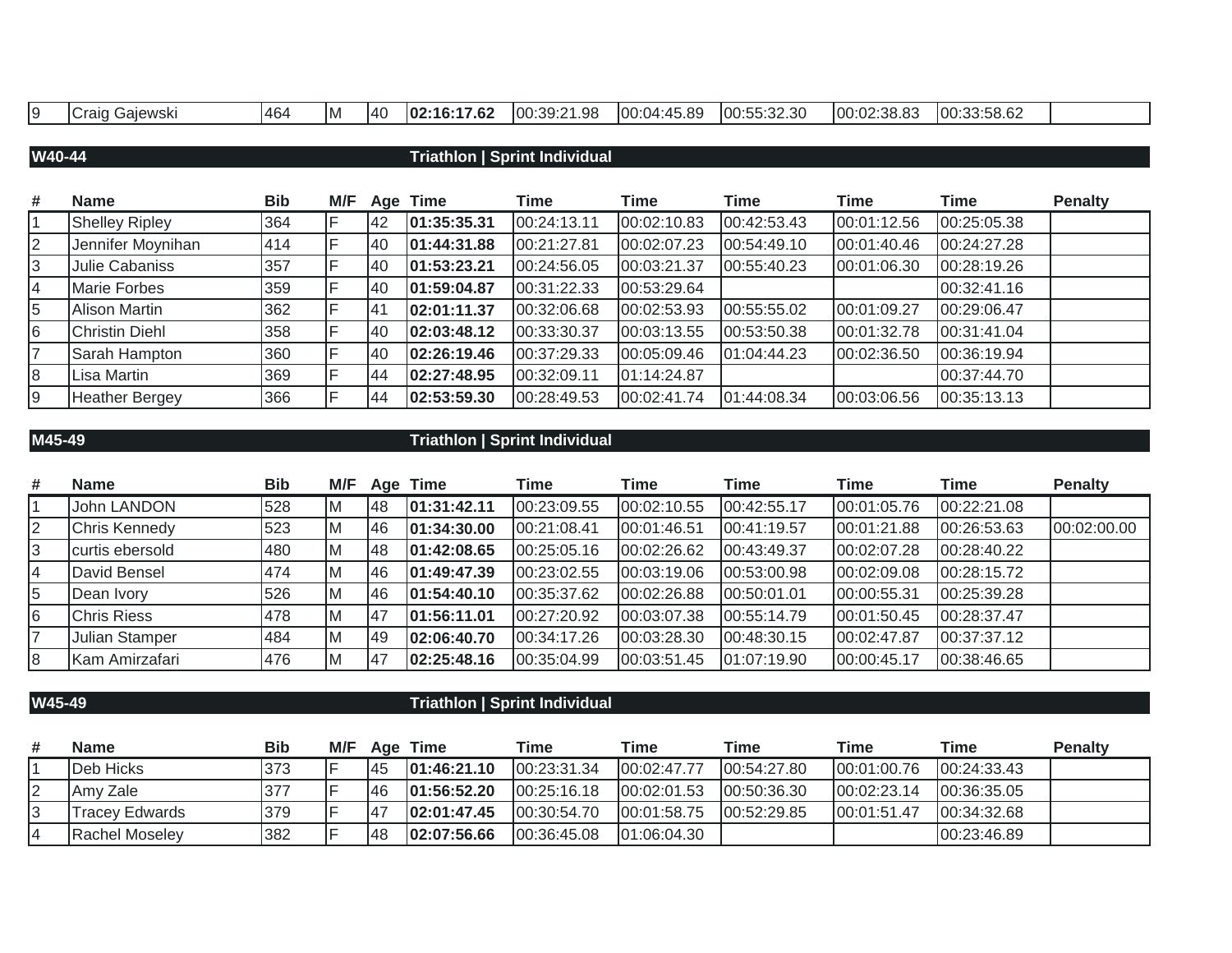|    | Ana Blohm                | 375 | 146 | 02:08:52.90  | 00:26:49.64  | 00:03:57.37 | 101:05:28.42 | 100:02:35.56 | 100:30:01.91  |
|----|--------------------------|-----|-----|--------------|--------------|-------------|--------------|--------------|---------------|
|    | Christine Burke          | 371 | '45 | 102:12:19.26 | 00:37:54.99  | 00:02:48.67 | 100:54:16.13 | 00:01:36.68  | 00:35:42.79   |
|    | <b>ICharlene Schultz</b> | 381 | 147 | 02:18:17.64  | 00:40:15.04  | 00:04:51.67 | 00:58:44.19  | 00:01:22.85  | 00:33:03.89   |
|    | Andrea Clark             | 372 | 45  | 02:22:00.00  | 100:29:55.83 |             |              |              | 00:37:35.76   |
|    | Robin Gundersen          | 380 | 147 | 02:27:10.33  | 100:41:43.75 | 00:03:46.47 | 00:58:40.31  | 00:04:47.93  | 00:38:11.87   |
| 10 | Kelli Augustine          | 378 | 147 | 02:37:53.14  | 00:25:58.70  | 00:06:10.94 | 101:14:40.20 | 00:02:01.37  | [00:49:01.93] |

## **M50-54 Triathlon | Sprint Individual**

| # | <b>Name</b>           | <b>Bib</b> | M/F |     | Age Time     | Time          | <b>Time</b> | Time        | <b>Time</b> | <b>Time</b> | <b>Penalty</b> |
|---|-----------------------|------------|-----|-----|--------------|---------------|-------------|-------------|-------------|-------------|----------------|
|   | <b>ALLAN COX</b>      | 492        | ΙM  | 153 | 01:40:54.76  | 00:22:25.04   | 00:02:00.69 | 00:44:56.44 | 00:01:29.49 | 00:30:03.10 |                |
| 2 | Gordon Crandall       | 490        | ΙM  | 152 | 01:46:33.73  | 00:23:36.01   | 00:02:41.90 | 00:43:27.45 | 00:02:45.61 | 00:34:02.76 |                |
| 3 | Mike Puopolo          | 494        | Iм  | 153 | 01:53:54.12  | 00:28:47.84   | 00:02:59.10 | 00:49:27.76 | 00:01:35.73 | 00:31:03.69 |                |
|   | Dana Caron            | 495        | ΙM  | 154 | 101:54:04.28 | 00:29:40.41   | 00:01:59.05 | 00:51:44.86 | 00:01:26.03 | 00:29:13.93 |                |
| 5 | Kenneth Barrick       | 488        | ΙM  | 151 | 02:08:14.84  | 00:31:41.11   | 00:02:31.21 | 00:51:55.92 | 00:01:52.24 | 00:40:14.36 |                |
| 6 | <b>Scott Kirkland</b> | 486        | ΙM  | 150 | 02:12:24.85  | [00:30:11.18] | 00:59:33.55 |             |             | 00:41:06.70 |                |

## **W50-54 Triathlon | Sprint Individual**

| # | <b>Name</b>        | <b>Bib</b> | M/F |     | Age Time     | Time          | Time          | Time         | Time         | <b>Time</b> | <b>Penalty</b> |
|---|--------------------|------------|-----|-----|--------------|---------------|---------------|--------------|--------------|-------------|----------------|
|   | Andrea Neal        | 391        |     | 52  | 01:40:55.58  | 00:24:29.04   | 00:01:48.37   | 00.47:34.64  | 00:01:34.68  | 00:25:28.85 |                |
|   | Michelle Barrick   | 392        |     | 154 | 01:49:04.92  | 00:27:28.40   | 00:03:42.25   | 00:50:44.02  | 00:02:10.91  | 00:24:59.34 |                |
|   | Marci Larson       | 388        |     | 152 | 02:03:09.02  | 00:30:02.93   | 00:02:53.98   | 00:53:36.50  | 00:02:27.39  | 00:34:08.22 |                |
|   | IRebecca Smith     | 385        |     | 50  | 02:04:37.07  | [00:27:13.60] | 100:03:29.22  | 100:55:52.04 | 100:02:10.17 | 00:35:52.04 |                |
|   | Jacqueline Milwicz | 390        |     | 52  | 02:05:25.92  | 00:29:08.67   | [01:03:13.05] |              |              | 00:32:09.75 |                |
| 6 | Patricia Casner    | 386        |     | l51 | 103:03:44.14 | 00:39:33.54   | [00:06:27.18] |              |              | 01:00:51.63 |                |

| M55- | . N |
|------|-----|
|      |     |

## **M55-59 Triathlon | Sprint Individual**

| # | <b>Name</b>            | Bib        | M/F |     | Age Time     | Time        | <b>Time</b>   | Time         | Time         | Time         | <b>Penalty</b> |
|---|------------------------|------------|-----|-----|--------------|-------------|---------------|--------------|--------------|--------------|----------------|
|   | <b>IRobert Hartman</b> | 506        |     | l59 | 01:27:35.89  | 00:21:17.01 | [00:01:05.23] |              |              | 00:25:05.52  |                |
|   | Neil Semmel            | <b>497</b> |     | 155 | 101:35:02.00 | 00:22:28.90 | 00:01:37.80   | 100:41:44.90 | 00:01:30.35  | 00:27:40.05  |                |
|   | Jeff Moore             | 507        |     | 159 | 101:49:19.42 | 00:27:03.54 | 100:03:27.28  | 100:49:46.09 | 100:01:52.14 | 100:27:10.37 |                |
|   | Lawrence Merrifield    | 504        |     | 158 | 101:53:30.92 | 00:22:48.99 | 100:05:51.42  | 100:53:19.05 | 00:02:28.76  | 00:29:02.70  |                |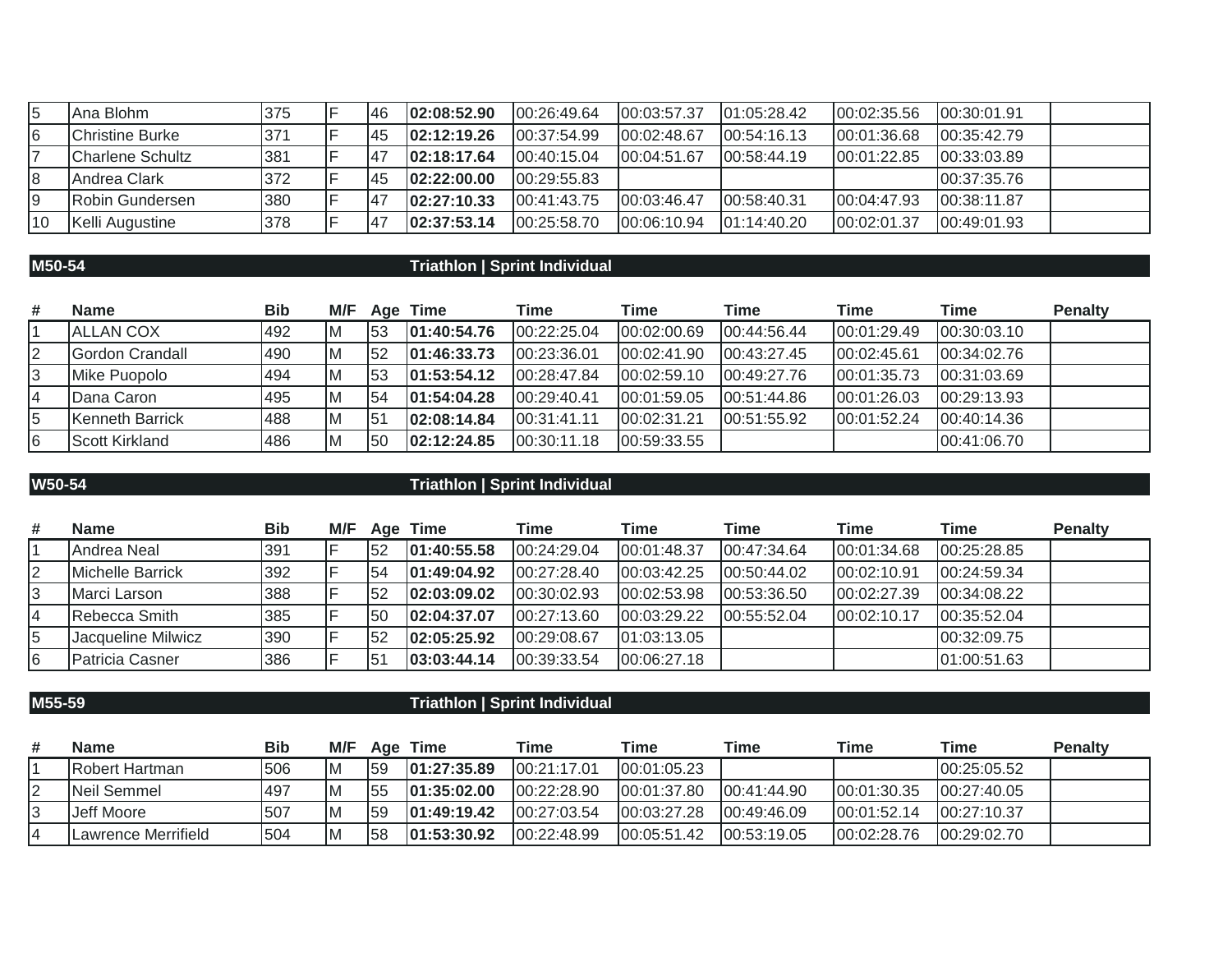| Thomas Noel          | 499 | ΙM | 56  | 101:54:48.47 | 00:26:46.51   | 100:02:51.78 | 100:49:58.40 | 00:02:23.98  | 00:32:47.80  |  |
|----------------------|-----|----|-----|--------------|---------------|--------------|--------------|--------------|--------------|--|
| <b>Ken Oldendick</b> | 496 | IМ | 155 | 101:57:00.73 | 00:24:30.50   | 100:06:04.32 | 00:46:46.23  | 100:03:04.18 | 100:36:35.50 |  |
| ISpencer Rand        | 502 | IМ | 157 | 102:02:56.96 | 100:32:07.71  | 100:57:29.36 |              |              | 100:30:57.39 |  |
| <b>IMark Duncan</b>  | 501 | ΙM | 157 | 102:23:57.50 | [00:32:13.23] | 100:06:31.92 | 101:11:53.48 | 00:02:55.65  | 00:30:23.22  |  |
| Mark White           | 500 | ΙM | 156 | 102:31:24.50 | 100:38:52.43  | 100:05:05.74 | 101:13:36.19 | 00:01:54.39  | 00:31:55.75  |  |

# **W55-59 Triathlon | Sprint Individual**

| # | <b>Name</b>         | Bib | M/F |     | Age Time    | Time         | Time        | Time        | <b>Time</b> | Time        | <b>Penalty</b> |
|---|---------------------|-----|-----|-----|-------------|--------------|-------------|-------------|-------------|-------------|----------------|
|   | Lois Arend          | 403 |     | 159 | 01:48:42.63 | 00:24:23.87  | 00:02:27.46 | 00:48:51.87 | 00:01:30.14 | 00:31:29.29 |                |
|   | Kristin Zado        | 398 |     | 156 | 01:54:50.23 | 00:25:05.88  | 00:03:03.04 | 00:51:37.82 | 00:01:27.71 | 00:33:35.78 |                |
| 3 | Kathleen Stinebaugh | 397 |     | 156 | 02:19:20.36 | 100:36:29.19 | 01:02:27.22 |             |             | 00:37:38.03 |                |
|   | Sandi Benjamin      | 395 |     | 156 | 02:25:53.37 | 00:33:55.89  | 00:04:31.54 | 01:05:26.65 | 00:01:57.65 | 00:40:01.64 |                |
| 5 | Tammy Sheetenhelm   | 402 |     | 158 | 02:27:52.68 | 00:34:57.67  | 00:04:52.10 | 00:58:37.26 | 00:02:11.36 | 00:47:14.29 |                |

# **M60-64 Triathlon | Sprint Individual**

| # | <b>Name</b>        | Bib             | M/F       | Age             | <b>Time</b>  | Time         | Time        | Time        | Time          | <b>Time</b>  | <b>Penalty</b> |
|---|--------------------|-----------------|-----------|-----------------|--------------|--------------|-------------|-------------|---------------|--------------|----------------|
|   | <b>Gary Pattik</b> | 515             | <b>IM</b> | 63              | 02:01:17.00  | 00:30:49.41  | 00:58:52.54 |             |               | 00:30:30.91  |                |
|   | Isteven fischer    | 51 <sup>′</sup> | IM.       | 161             | 02:04:20.00  | 00:29:52.78  | 00:04:08.08 | 00:51:02.01 | [00:02:02.83] | 100:37:14.30 |                |
|   | Michael Colohan    | 509             | <b>IM</b> | 16 <sup>1</sup> | 102:17:53.34 | 100:34:43.74 | 00:03:00.67 | 00:58:36.43 | 00:01:54.17   | 00:39:38.33  |                |
|   | Kevin McGrath      | 513             | IМ        | 62              | 02:45:47.80  | 00:37:28.85  | 00:05:17.06 | 01:09:57.92 | 00:04:23.25   | 00:48:40.72  |                |

# **W60-64 Triathlon | Sprint Individual**

| # | <b>Name</b>       | <b>Bib</b> | M/F |     | Age Time     | Time          | <b>Time</b>   | Time          | Time         | <b>Time</b>   | <b>Penalty</b> |
|---|-------------------|------------|-----|-----|--------------|---------------|---------------|---------------|--------------|---------------|----------------|
|   | Mary Podbielski   | 408        |     | 63  | 02:00:38.74  | 00:33:26.55   | 00:02:55.07   | 00:48:59.62   | 00:01:54.82  | 00:33:22.68   |                |
|   | Doris Lefkowitz   | 405        |     | 60  | 02:10:50.82  | [00:40:37.16] | 00:03:50.91   | 00:52:48.36   | 00:02:15.44  | 00:31:18.95   |                |
|   | Norma Street      | 406        |     | 160 | 102:11:04.63 | 00:28:55.46   | [00:04:12.30] | 01:01:14.92   | 100:01:31.45 | 100:35:10.50  |                |
|   | Mary Johnson      | 409        |     | 164 | 02:26:26.26  | 00:42:15.81   | 100:08:11.09  | 100:54:39.20  | 00:06:41.00  | 100:34:39.16  |                |
|   | Lynne Galiatsatos | 407        |     | 62  | 02:29:28.55  | 00:28:51.73   | 00:03:08.55   | [01:02:19.30] | 00:03:15.91  | [00:51:53.06] |                |

**M65-69 Triathlon | Sprint Individual**